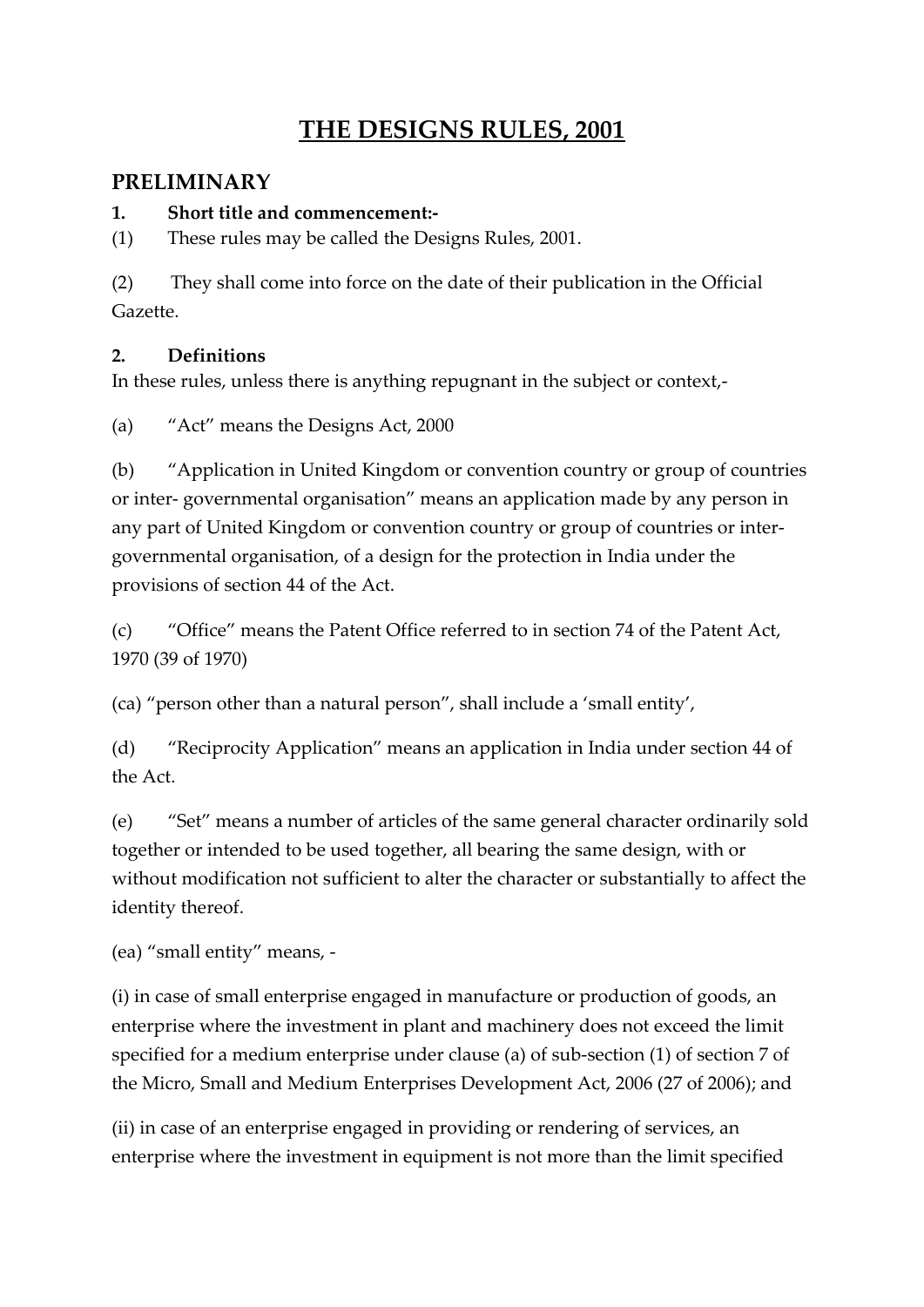for medium enterprises under clause (b) of sub-section (1) of section 7 of the Micro, Small and Medium Enterprises Development Act, 2006.

Explanation 1 – For the purpose of this clause, "enterprise" means an industrial undertaking or a business concern or any other establishment, by whatever name called, engaged in the manufacture of production of goods, in any manner, pertaining to any industry specified in the First Schedule to the Industries (Development and Regulation) Act, 2951 (65 of 1951) or engaged in providing or rendering of any service or service in such an industry.

Explanation 2 – In calculating the investment in plant and machinery, the cost of pollution control, research and development, industrial safety devices and such other things as may be specified by notification under the Micro, Small and Medium Enterprises Development Act, 2006 (27 of 2006), shall be excluded.

Explanation 3 – The reference rates of foreign currency of the Reserve Bank of India shall prevail.

(eb) "startup" means –

(a) an entity in India recognized as a startup by the competent authority under Startup India initiative; and

(b) in case of a foreign entity, an entity fulfilling the criteria for turnover and period of incorporation or registration as per Startup India Initiative and submitting declaration to that effect.

Explanation: In calculating the turnover, reference rates of foreign currency of the Reserve Bank of India shall prevail.

#### **3. Manner for leaving and serving documents.**

(1)Any application, notice or other document authorised or required to be filed, left, made or given at the Office, or to the Controller or to any other person under the Act or these rules, may be sent by hand or by a prepaid letter addressed to the Controller or to that person through post or courier service or by electronic transmission duly authenticated. If sent by a prepaid letter or courier service or by electronic transmission duly authenticated, it shall be deemed to have been filed, left, made or given at the time when the letter containing the same would be delivered in the ordinary course of post or courier service or by electronic transmission duly authenticated, as the case maybe is submitted to the office within fifteen days from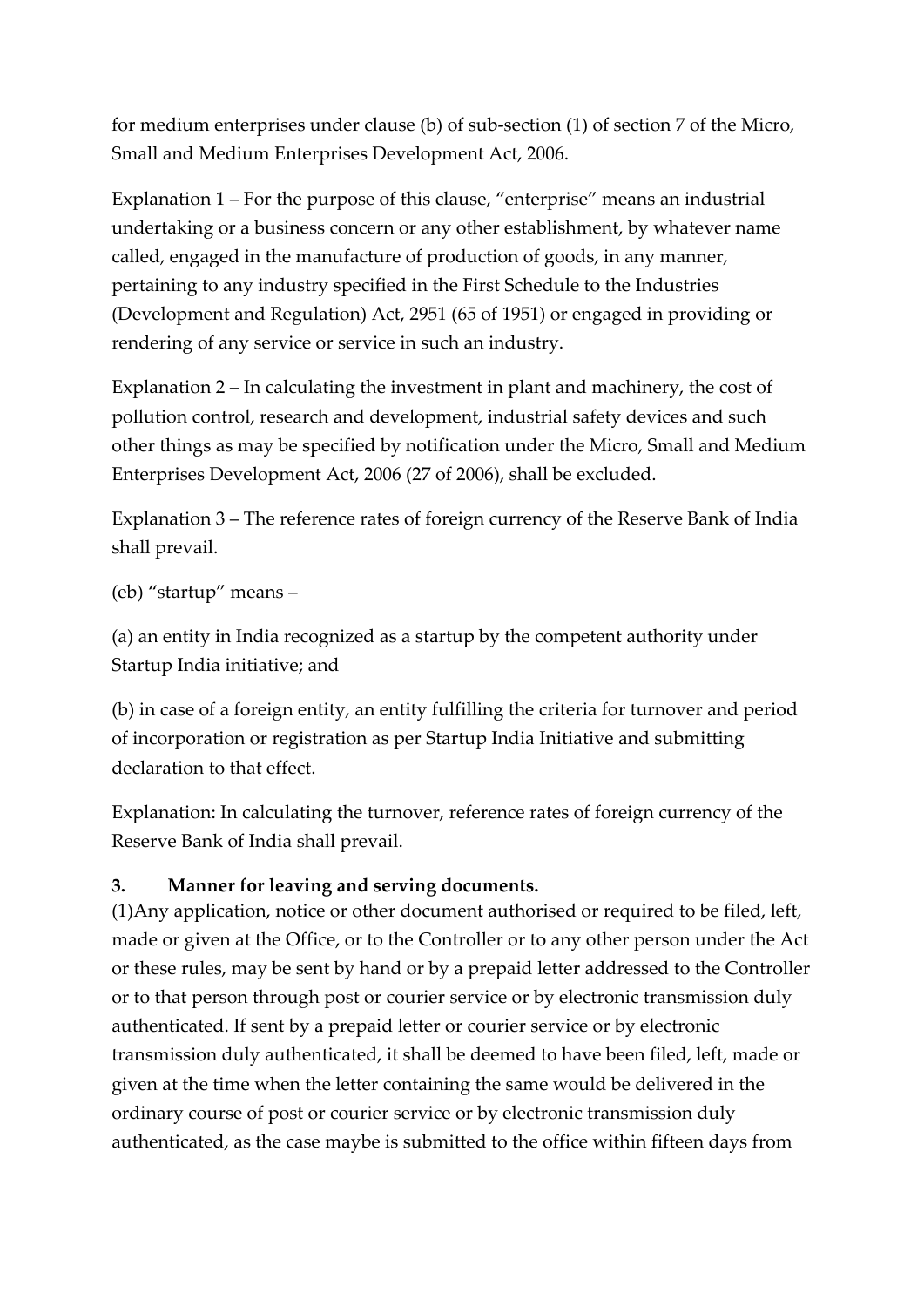the date of receipt of the document so faxed or electronically mailed except where the fee is required to be accompanied with the documents.

(2) Any written communication addressed to a registered proprietor of a design at his address as it appears on the Register of Designs, or at his address for service, or to any applicant or opponent in any proceedings under the Act or these rules, at the address appearing on the application or notice of opposition, or given for service, as hereinafter provided, shall be deemed to be properly addressed.

(3) Any application for registration of design, application for extension of copyright, petition for cancellation of registration of design and application for rectification of Register of Design along with the prescribed fees authorized or required may be filed, left, made or given to the branch offices also by the applicant.

(4) The branch offices shall transmit such applications or documents fees to the Head Office of the Patent Office for processing and prosecuting the same.

# **4. Address for Service.**

Every applicant or opponent in any proceeding under the Act or these rules, and every person who shall hereafter become a registered proprietor of a design, shall give an address for service in India and such address may be treated, for all purpose connected with the design as the actual address of such applicant, opponent, registered proprietor. Unless such an address is given, the Controller shall be under no obligation either to proceed with the application or the opposition, or to send any notice that may be required by the Act or rules framed there under:

Provided that such address for service shall include e-mail address and mobile number registered in India of the agent or applicant.

### **5. Fees.**

(1) The fees to be paid in respect of the registration of designs, and application therefor, and in respect of other matters, with relation to Designs Act and rules framed there under, shall be those as specified in the First Schedule of the rules.

(2) (a) Fees payable under these rules may either be paid in cash or through electronic means or maybe sent by bank draft or cheque payable to the Controller and drawn on a scheduled band at the place where the office is situated.

(b) Where a fee is payable in respect of a document, the entire fee shall accompany the document.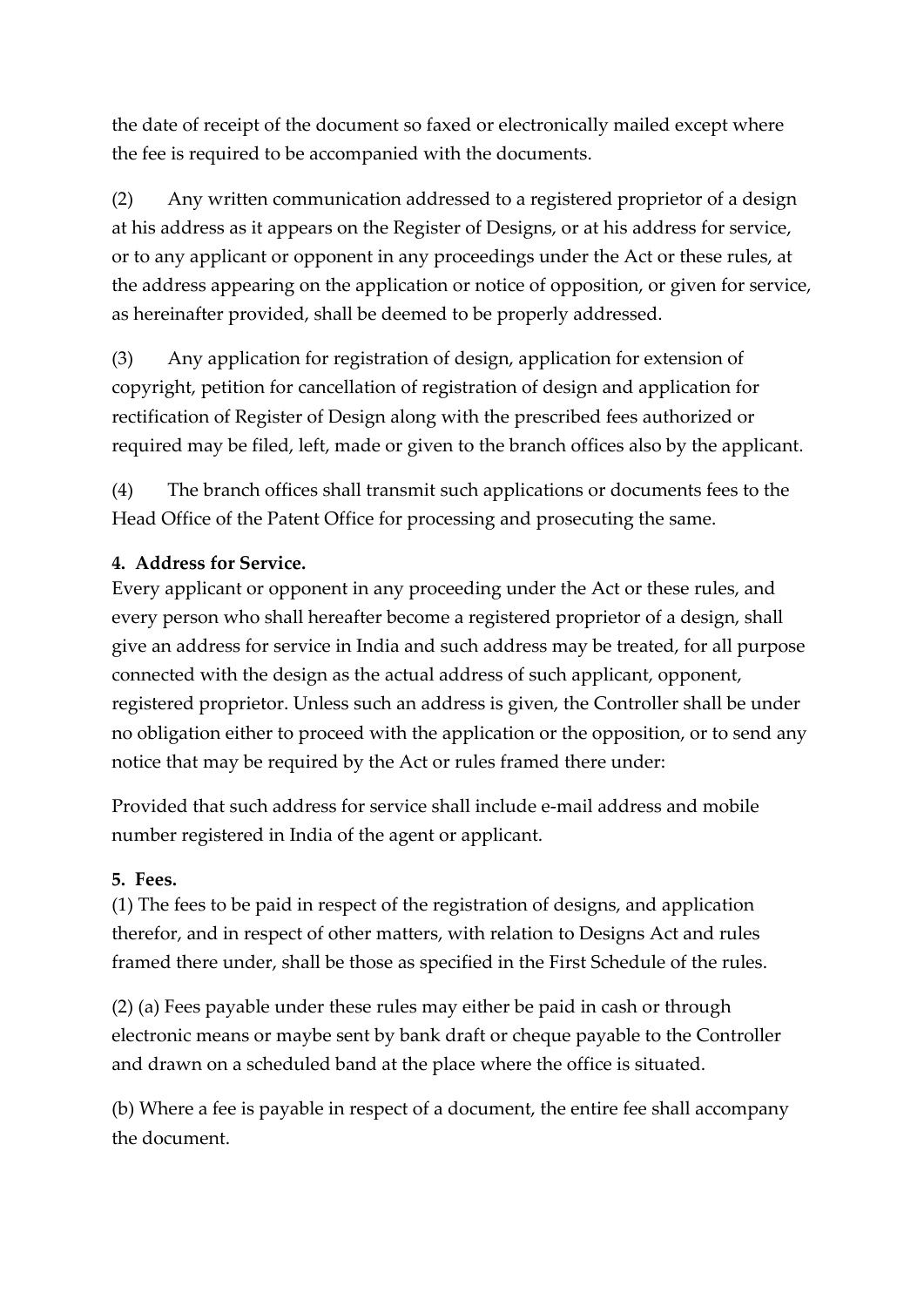(c) Fees once paid in respect of any proceedings shall not ordinarily be refunded irrespective of whether the proceeding has taken place or not.

(d) Subject to the approval of the competent authority any applicant or an agent may deposit money in advance once in a financial year and request the Controller to realise any fee payable by him from the said deposit and in such case date of the receipt of the request to realise the fee or the date on which the request to realise the fee is deemed to have been received, whichever is earlier, shall be taken as date of payment of fee:

Provided that the requisite amount of money is available at the credit of the person making the request.

(e) In case an application processed by a natural person and/or startup and/ or small entity is fully or partly transferred to a person other than a natural person, startup or small entity, the difference, if any, in the scale of fee(s) between the fee(s) charged from the natural person, startup or small entity and the fee(s) chargeable from the person other than a natural person, startup or small entity in the same matter, shall be paid by the new applicant with the request for transfer.

Explanation--Where a startup or small entity, having filed an application for a design, ceases to be a startup or small entity due to the lapse of the period during which it is recognised by the competent authority, or its turnover subsequently crosses the financial threshold limit as notified by the competent authority, no such difference in the scale of fees shall be payable".

(f) Omitted by the Designs (Amendment) Rules, 2021.

### **6. Forms.**

(1) The forms set forth in the Second Schedule, with such variations, as the circumstances of each case require, shall be used for the purposes mentioned therein.

(2) When no form is so specified for any purpose, the applicant may adopt any form specified in the Second Schedule with such modification and variation as the controller may permit.

Provided that in the case of small entity, every document, for which a fee has been specified, shall be accompanied by Form – 24.

# **7. Size, etc., of documents.**

(1) All documents and copies of documents except drawings or representation, sent to or filed, left at the Office or otherwise furnished to the Controller shall be written,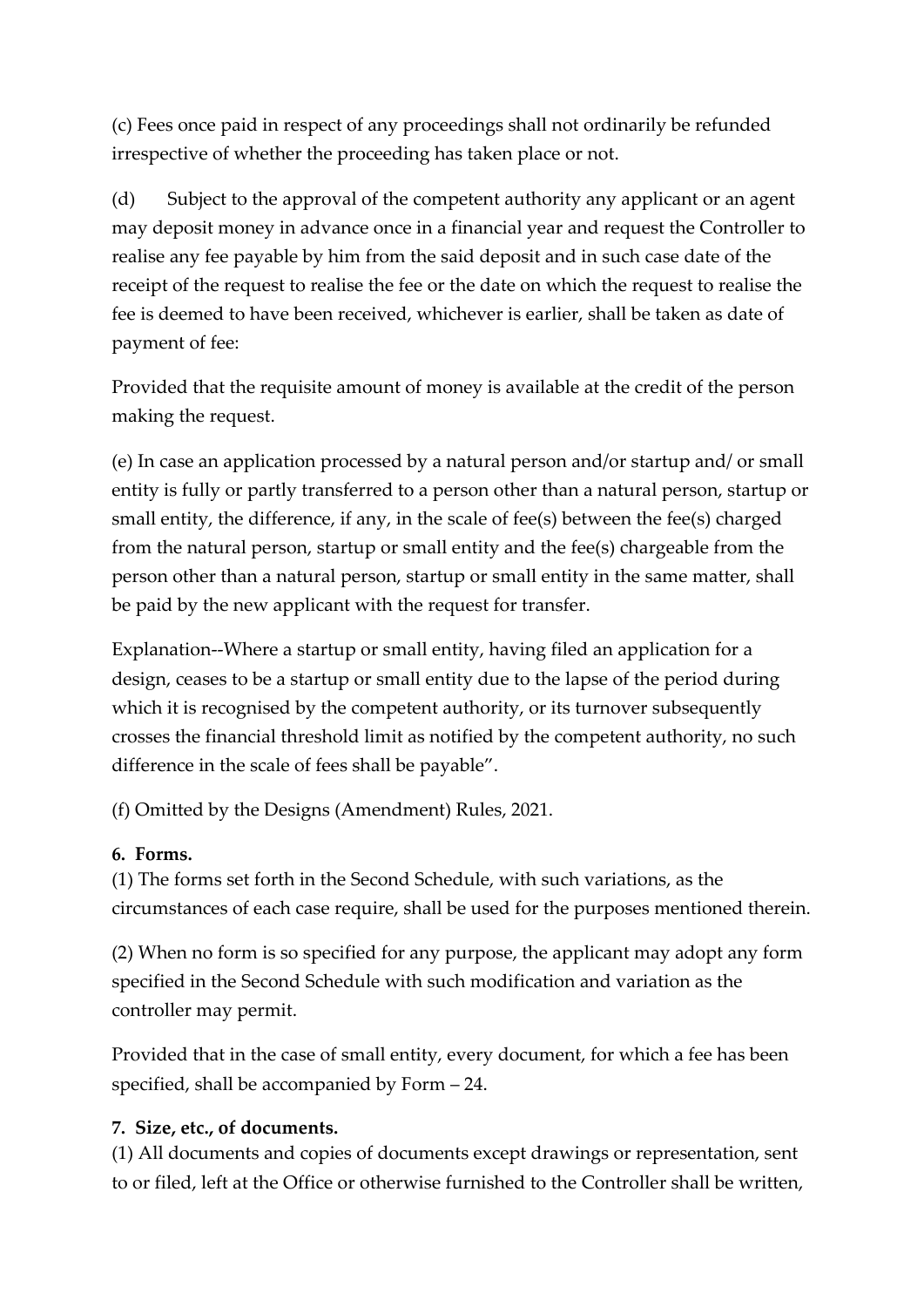typewritten, lithographed, or printed in the English/Hindi language (unless otherwise directed), in large and legible character with deep permanent ink upon one side only of strong white paper of A4 size (210mm x 296.9mm) with a margin of four centimeters on the left hand part thereof. Signatures thereto shall be written in a large and legible hand and any signature which is not legible or which is written in a script other than English shall be accompanied by a transcription of the name in English in block letters.

(2) Additional copies of documents shall be filed at the Office, if at any time required by the Controller.

(3) Names and addresses of applicants and other persons shall be given in full together with their nationality and such other particulars, if any, as are necessary for identification.

# **8. Signature and verification of documents specified in sections 5, 12, 19 and 37.**

The documents specified in sections 5,12,19 and 37 of the Act shall be dated and signed at the foot, and shall contain a statement that the facts and matters stated therein are true to the best of the knowledge, information and belief of the person signing them.

### **9. Agency.**

For all matters falling under the provisions of section 43 of the Act, applicant may, unless otherwise directed by the Controller, authorize under his personal signature, any person specified in section 43 to act as his agent and to receive all notices, requisitions and communications. The authority may be given in Form- 21.

### **10. Classification of Goods.**

(1) For the purposes of the registration of designs and of these rules, articles shall be classified as per current edition of "International Classification for Industrial Designs (Locarno Classification)" published by World Intellectual Property Organization (WIPO):"

Provided that registration of any design would be subject to the fulfillment of provisions of the Act specifically 2(a) and 2(d)

(2) If any doubt arises as to the class to which any particular description of article belongs, it shall be determined by the Controller in consultation with the applicant wherever required.

Application for Registration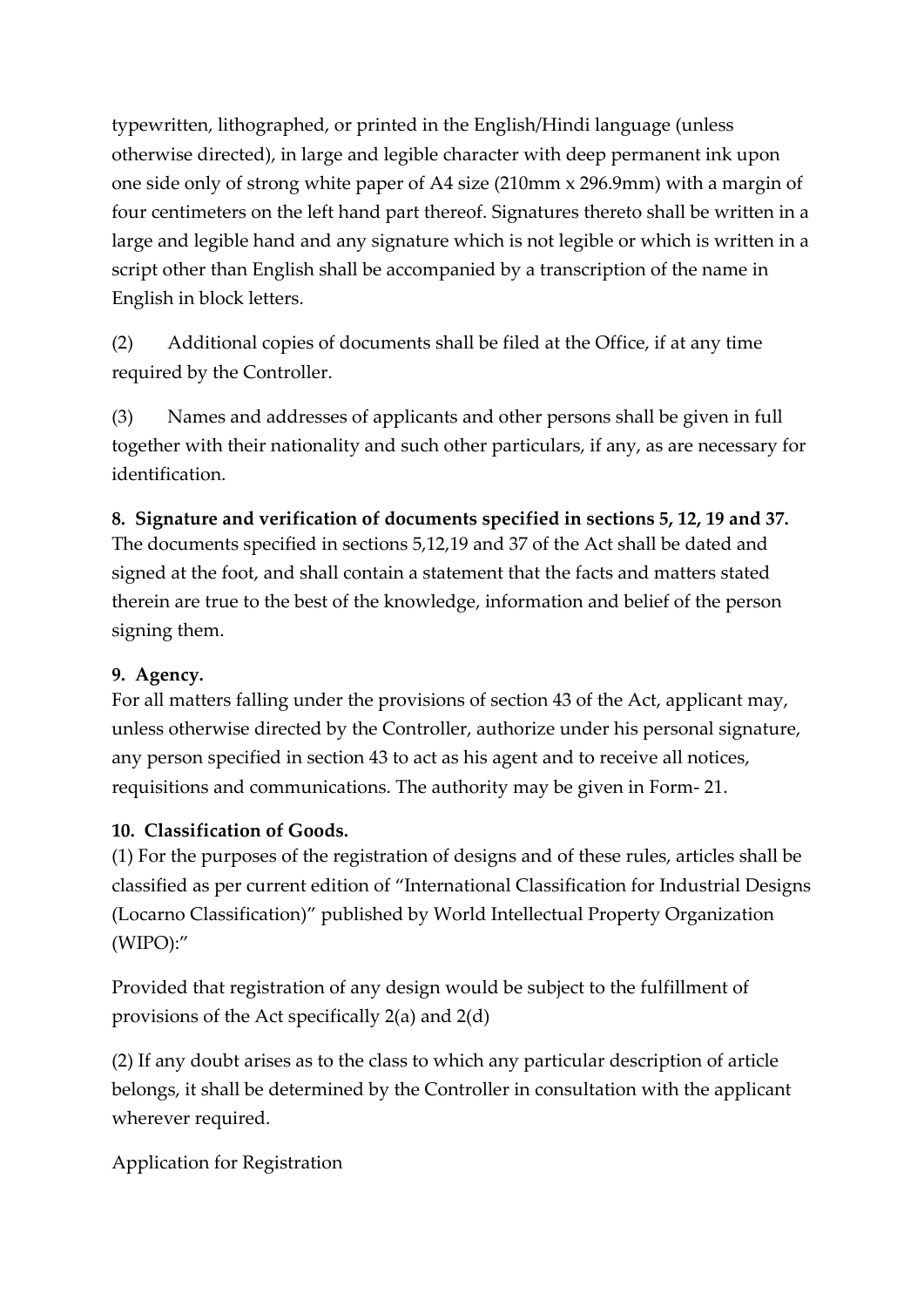### **11. Application.**

(1) An application under section 5 of the Act for the registration of a design shall be accompanied by four copies of the representation of the design and the application and each of copy of the representation of the design shall be dated and signed by the applicant or his agent.

(2) The application shall state the class in which the design is to be registered, and the article or articles to which the design is to be applied.

(3) If it is desired to register the same design in more than one class of article, a separate application shall be made in each class of article and the application shall contain the number or numbers of the registration or registrations already effected.

(4) If so required by the Controller, the applicant shall state purpose for which the article is used.

# **12. Statement of novelty.**

The applicant may, and shall, if required by the Controller in any case so to do, endorse on the application and each of the representation a brief statement of the novelty he claims for his design.

### **13. Additional copies of representation or specimens.**

If the controller in any case so requires, the applicant shall supply one or more representations or specimens of the design in addition to those supplied with the application.

### **14. Representation.**

(1)The four copies of the design required by rule 11 shall be exactly similar drawings, photographs, tracings or other representations including computer graphics of the design or shall be specimens of the design.

(2) When a design is to be applied to a set, each representation accompanying the application shall show all the various arrangements in which it is proposed to apply the design to the articles included in the set.

(3) Each representation of the design whether to be applied to a single article or to a set, shall be on durable paper of A4 size (210mm x 296.9mm) (and not on cardboard) and shall appear on one side only of the paper. The figure or figures shall be placed in an upright position on the sheet in size in which details are clearly visible. When more figures than one are shown, these shall, where possible, be on one and the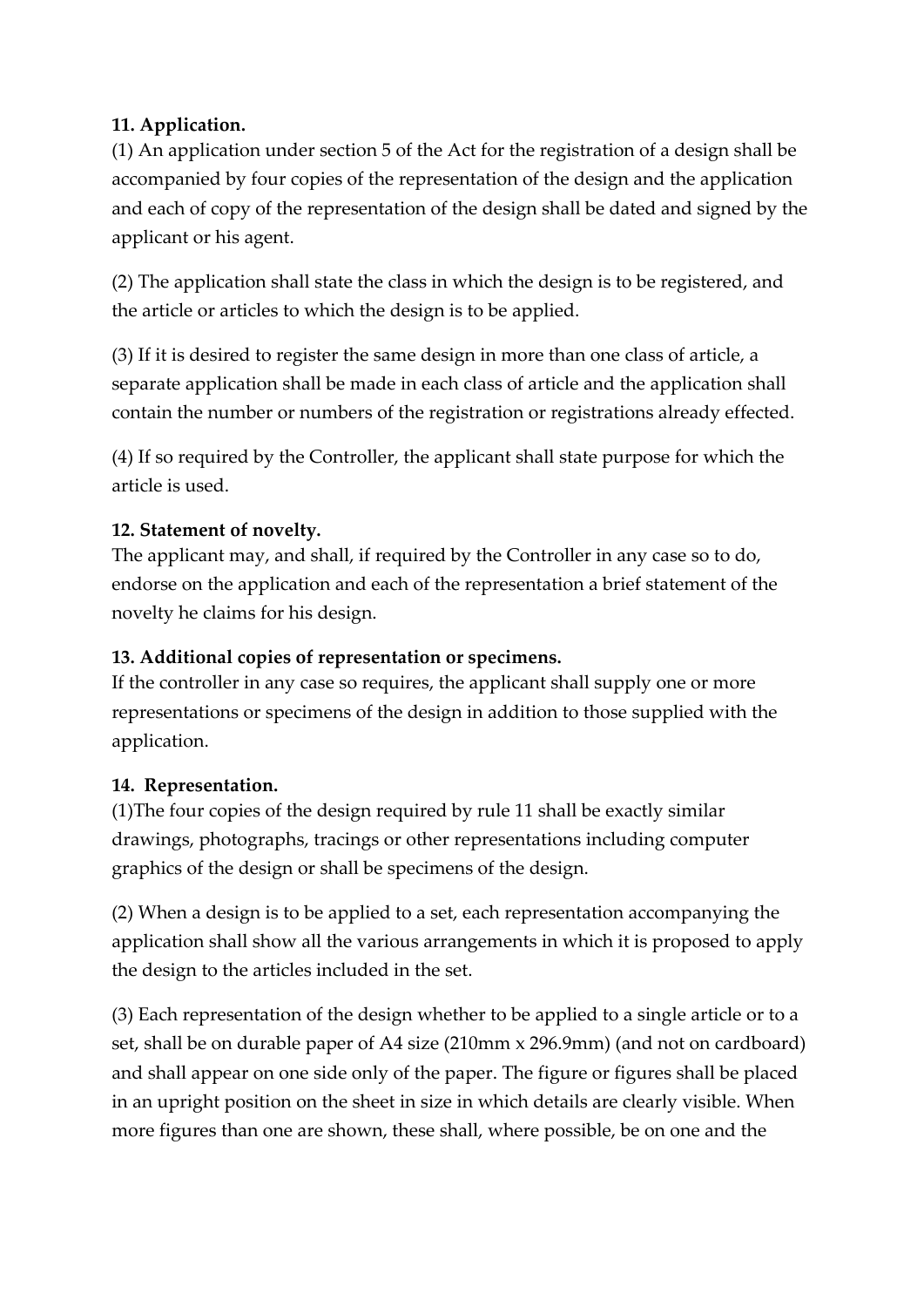same sheet, and each shall be designated (e.g. perspective view; front view, side view).

(4) When a design is to be applied to a set, any doubt whether the given articles do or do not constitute a set shall be determined by the controller.

(5) If the specimens are not, in the opinion of the Controller, suitable for record in the office they shall be replaced by representations.

(6) Where words, letters or numerals are not of the essence of the design, they shall be removed from the representations or specimens; where they are of the essence of the design, the Controller may require the insertion of a disclaimer of any right to their exclusive use.

(7) Each representation of a design, which consists of a repeating surface pattern, shall show the complete pattern and a sufficient portion of the repeat in length and width, and shall not be of less size than 13.00 centimeters by 10.00 centimeters.

(8) If the name or representations of living persons appear on a design the Controller shall, if he so requires, be furnished with consents from such persons before proceeding to register the design. In the case of deceased person, the Controller may call for consent from the legal representative before proceeding with registration of the design on which the names or representations appear.

(9) Photographs shall be pasted on the representation sheets firmly only with the help of strong adhesive, not by any other means including stapler or cello tape.

(10) Where photographs are used in the representation sheets, one of the four copies of the representation sheets shall not be covered with cellophane/tracing papers, or any other papers.

### **15. Reciprocity application for the registration of a design.**

(1) Every reciprocity application for the registration of a design shall contain a statement that an application in United Kingdom or convention country or group of countries or inter-governmental organisation has been made for the protection of the design to which such reciprocity application relates and shall specify convention country or group of countries or inter-governmental organisation in which any such application has been made and the official date or dates thereof respectively. The application shall be made within six months from the date of the first application in United Kingdom or convention country or group of countries or inter-governmental organisation by the person by whom such application in United Kingdom or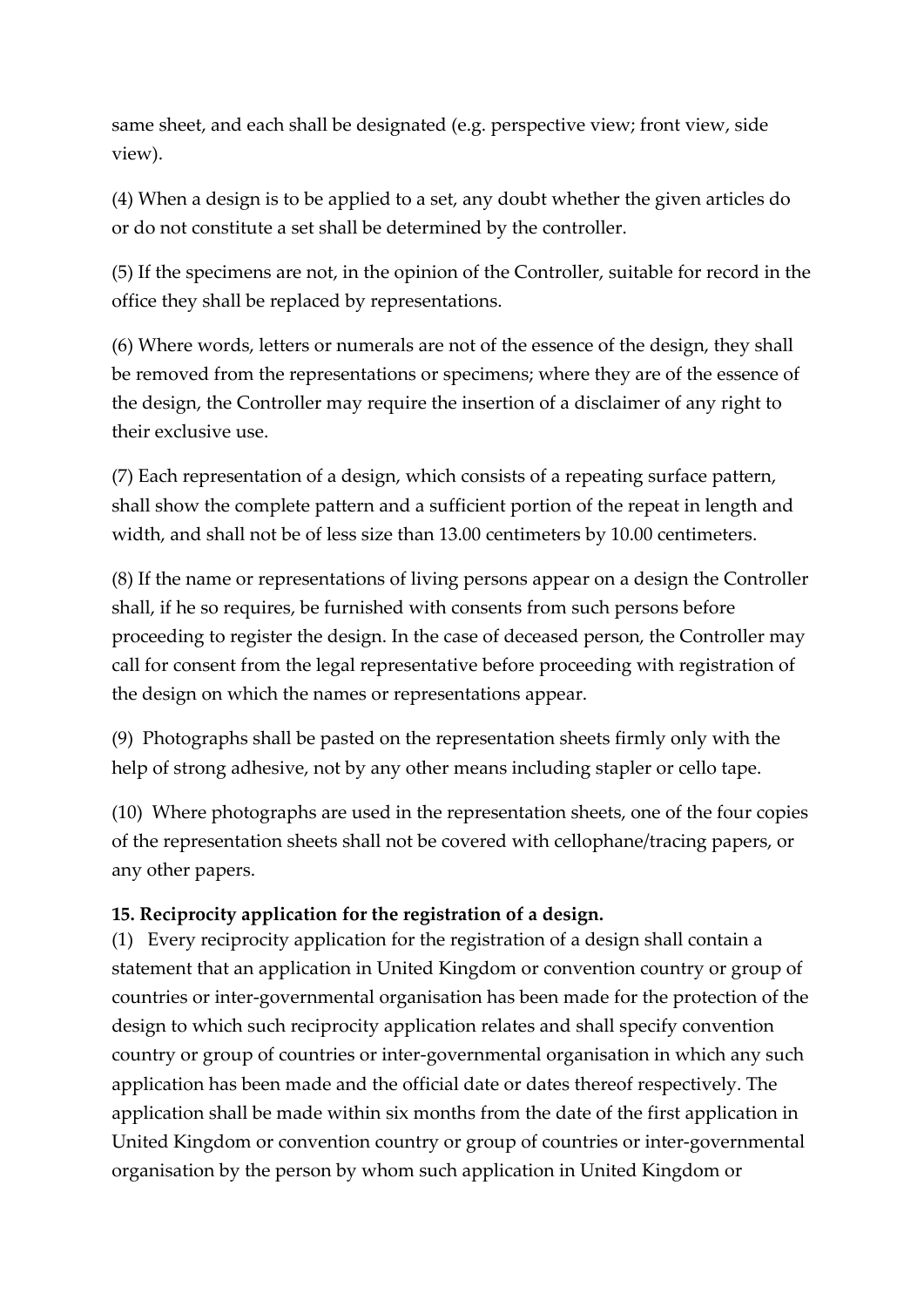convention country or group of countries or inter-governmental organisation was made, or by the legal representative or assignee of the person either alone or jointly with any other person.

(2) In addition to the four copies of the representations of the design filed or left with every reciprocity application for the registration of a design, a copy of the design filed or deposited by the applicant or his predecessor in title as the case may be, in respect of the first application in United Kingdom or convention country or group of countries or inter-governmental organization, duly certified by the Official Chief or Head of the organization in which it was filed, or deposited or otherwise verified to the satisfaction of the Controller, shall be filed or left at the office at the same time as the reciprocity application or within such further time not exceeding three months as the Controller may allow in an application made in form 18 with the fee specified in the first schedule.

(3) Save as aforesaid and as provided by rule 30 all proceedings in connection with a reciprocity application shall be taken within the time and in the manner required by the Act or prescribed by these rules for ordinary application.

#### **16. Manner in which a claim under sub-section (1) of section 8(1) shall be made.**

(1) A claim under sub-section (1) and (5) of section 8 shall be made in Form-2.

(2) The original assignment or agreement or other document affecting right, title or interest in the application or an official or notarially certified copy thereof shall also be furnished for the Controller's inspection and the Controller may call for such other proof of title or written consent as he may require.

### **17. Acceptance.**

Upon receipt of an application for registration, the Controller may accept it, if he considers that there is no lawful objection in the report of examiner to the design being registered. After acceptance the Controller will issue the certificate of registration as specified in the Fifth Schedule of the rules.

### **18. Objections.**

(1) If on consideration of the report of the examiner on the application referred under sub-section (1) of section 5, any objection appear to the Controller is adverse to the applicant or requires any amendment of the application, a statement of such objections shall be sent to the applicant or his agent in writing, and unless within three months from the date of official communication of objection the applicant or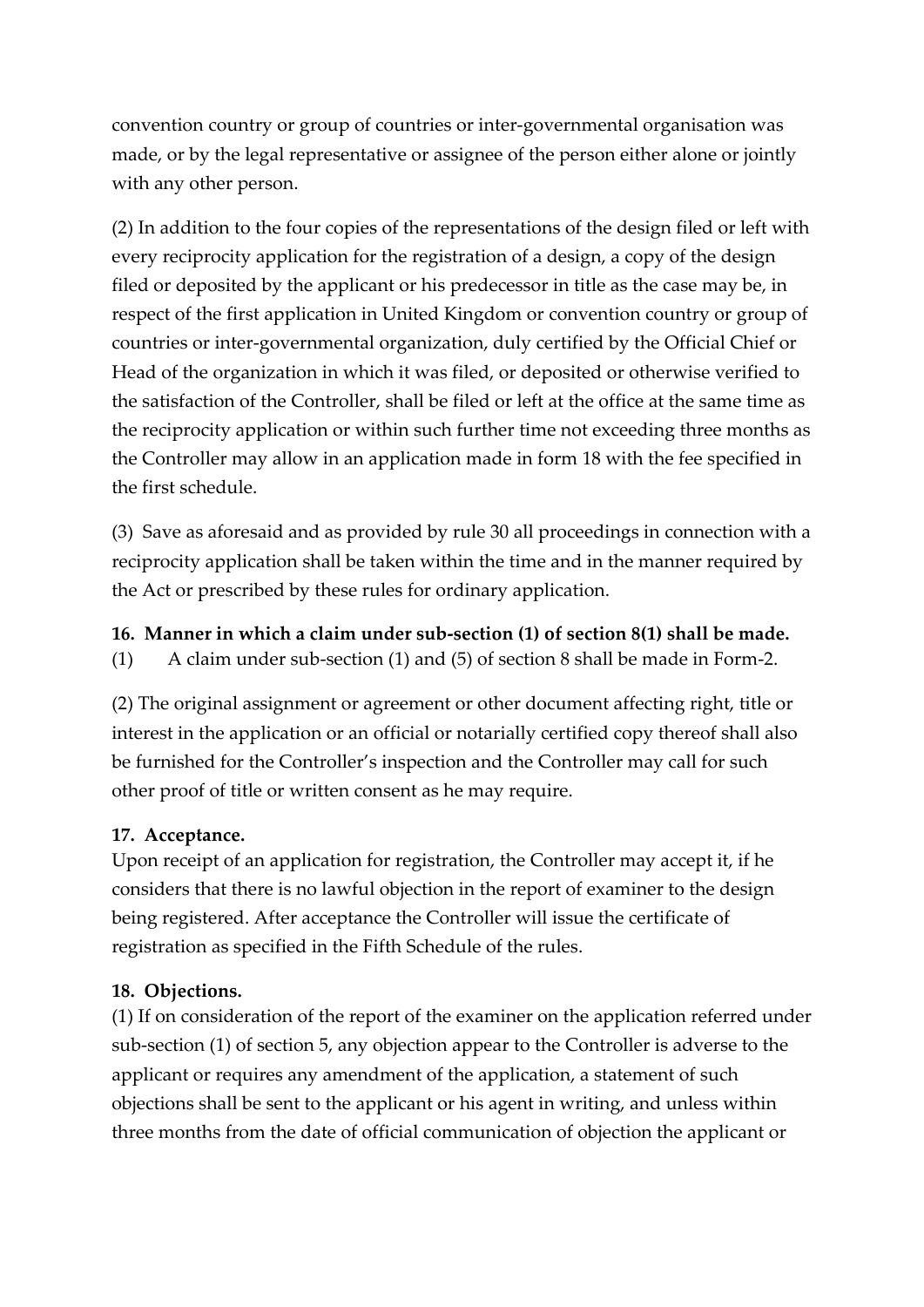his agent removes the objection or applies for hearing, the applicant shall be deemed to have withdrawn his application:

Provided that the period for removal of the objection shall not exceed the time period of six months from the date of filing of the application or maybe extended for a further period not exceeding three months on a request made in form 18 by the applicant or his agent along with the fee specified in the first schedule before expiry of the stipulated period of six months.

(2) If the applicant or his agent applies for a hearing under sub-rule (1) within a period of three month from the date of communication of the statement of objections or if the Controller considers it desirable to do so, whether or not the applicant has refiled his application, fix a date for hearing having regard to the time remaining for completion of the application as provided under rule 21.

(3) When a hearing has been fixed under sub-rule (2) the applicant shall be given at least 10 days notice of such fixation or such shorter notice as appear to the Controller to be reasonable in the circumstances of the case and applicant shall as soon as possible notify the Controller whether he shall attend the hearing.

(4) Hearing, as required under sub-rules (1), (2) and (3) may be allowed whenever possible on phone followed by detailed submission on tele-fax/e-mail.

(5) After hearing the applicant or without a hearing if the applicant has not attended or has notified that he does not desire to be heard, the Controller may register or refuse to register the design as he thinks fit.

#### **19. Decision of Controller.**

The decision of the Controller containing the grounds and materials used by him in arriving the decision at such hearing as aforesaid shall be communicated in writing to the applicant or his agent.

#### **20. Date for appeal.**

The date on which the decision of the Controller is dispatched shall be deemed to be the date of the Controller's decision for the purpose of appeal.

#### **21. Non-completion within six months.**

An application which owing to any neglect or default of the applicant, has not been completed so as to enable registration to be effected within six months or within extended period as specified in rule 18 from the date of application, shall be deemed to be abandoned.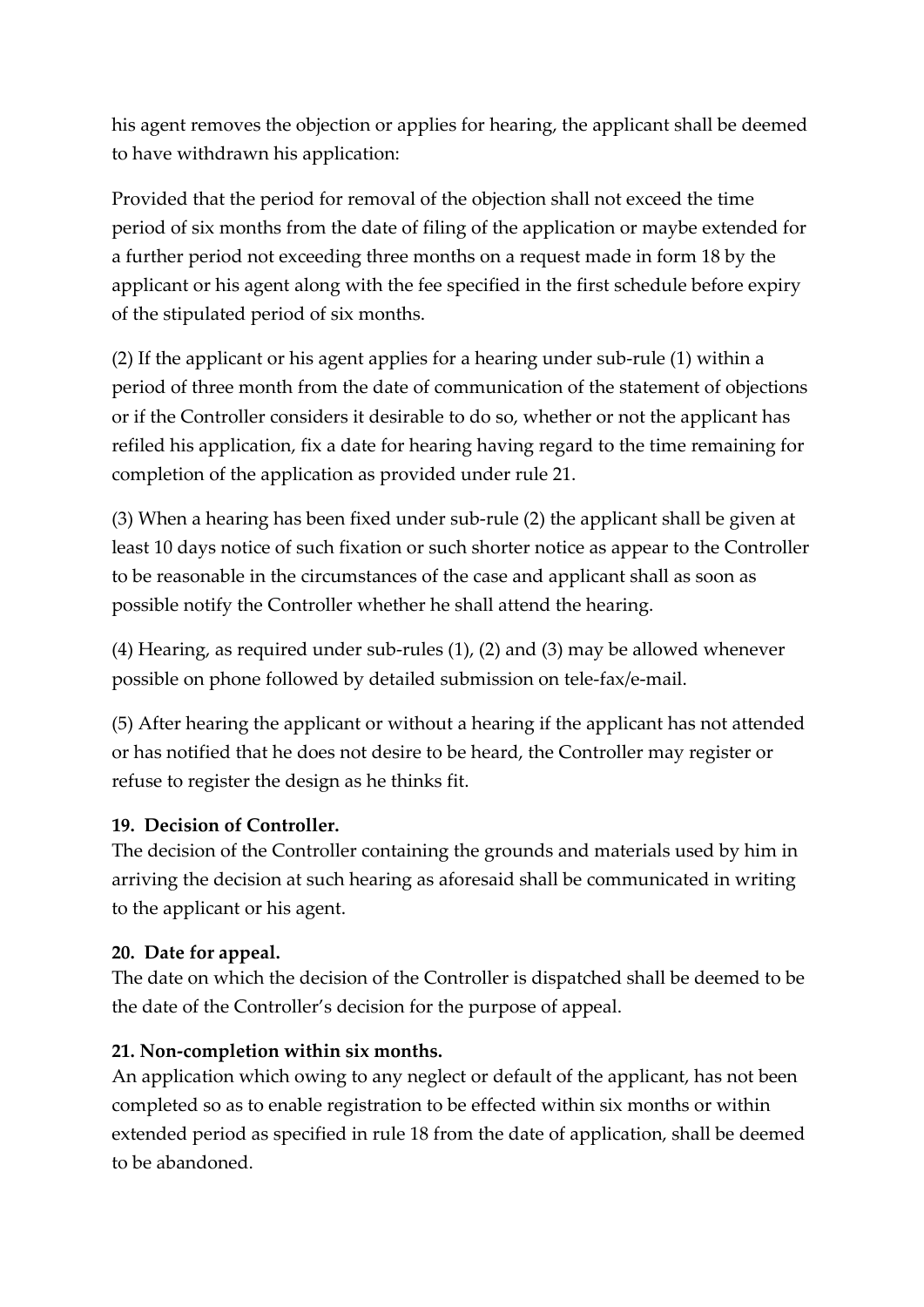### **22. Publication of the particulars of registered design under section 7.**

On acceptance of the design filed in respect of an application, the Controller shall direct the registration and publication of the particulars of the application and the representation of the article to which the design has been applied, in the Official Journal referred to in section 145 of the Patents Act 1970 (39 of 1970). When publishing in the Journal referred to in section 145 of the Patents Act 1970 (39 of 1970), the Controller may select one or more views of the representation of the design, which, in his opinion, would depict the design best.

### **23. Manner of making an application under sub-section (2) of section 11.**

An application under sub- section (2) of section 11 shall be made in Form -3.

### **24. Restoration of Designs.**

(1) An application for the restoration of a design under section 12 shall be made in Form - 4.

(2) Upon consideration of the application and the evidence adduced by the proprietor of the design, if any, if the Controller is satisfied that a prime facie case for the restoration of the design has not been made out he shall intimate the proprietor of the design accordingly, and unless within one month from the date of such intimation the proprietor requests to be heard in the matter, the Controller shall refuse the application.

(3) If the registered proprietor requests for hearing within the time allowed and the Controller after giving the register proprietor such a hearing, is prima facie satisfied that the failure to pay the fee for extension of copy right was unintentional, he shall allow the application for restoration.

# **25. Payment of unpaid extension fee.**

(1) If the Controller decides in favour of the registered proprietor of the design, the proprietor shall pay the unpaid fees for the extension of copyright and additional fee specified in the First Schedule, within a month from the date of the order of the Controller allowing the proprietor for restoration of the design.

(2) The Controller shall advertise in the Official Journal referred to in section 145 of the Patents Act 1970 (39 of 1970) his decision on the application for restoration.

# **Marking of Articles**

**26. Marking of articles before delivery on sale**.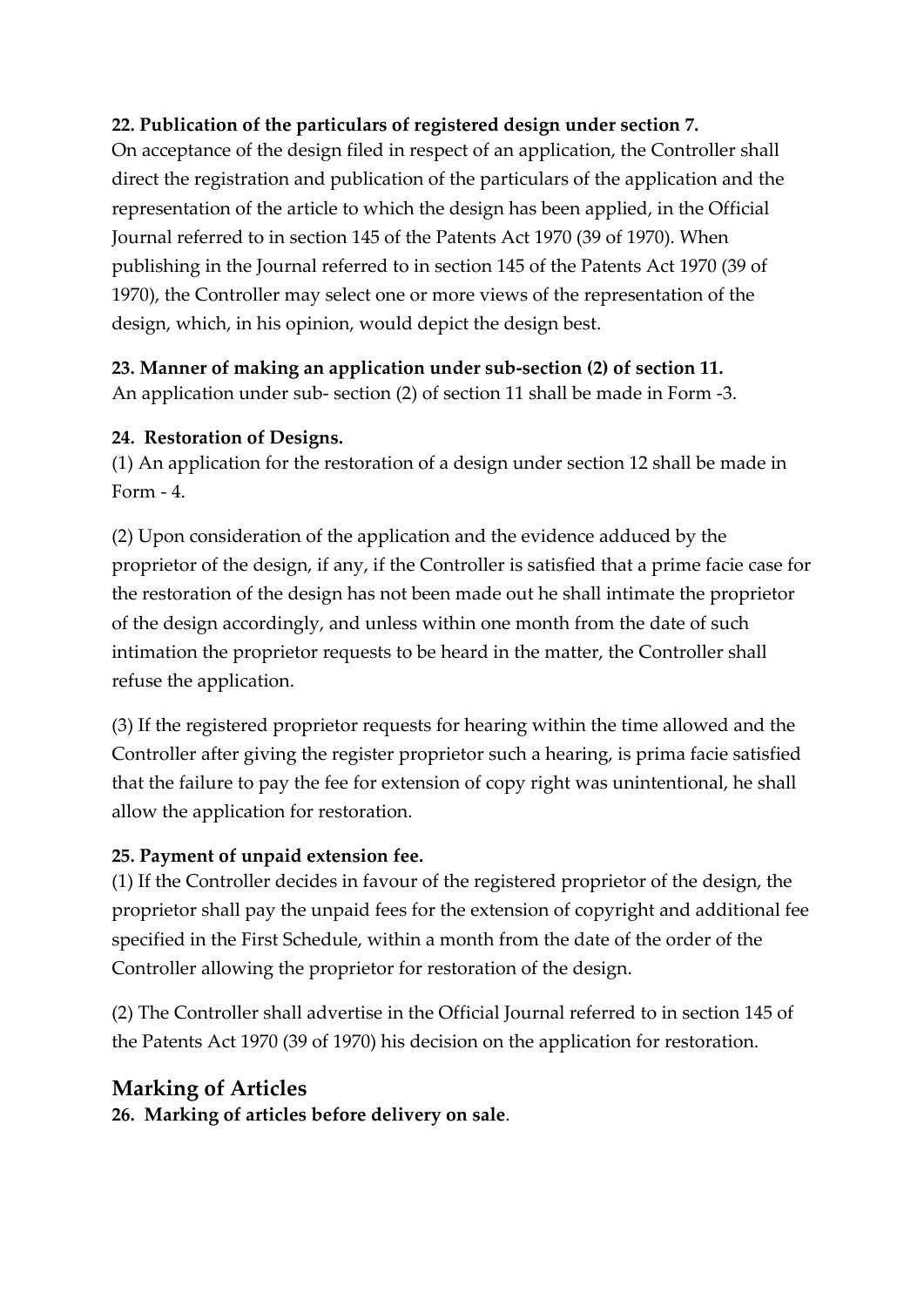Before delivery on sale of any article to which a registered design has been applied, the proprietor of such design shall cause each such article to be marked with the word REGISTERED or with the abbreviation REGD., or with the abbreviation RD, as he may choose, and also (except in the case of articles made of soft or brittle in nature to which have been applied designs registered in different classes of articles) with the number appearing on the certificate of registration:

Provided that the requirements of this rule and clause (b) of sub-section (1) of section 15 of the Act shall be dispensed with as regards-

(i) textile goods in which the design is printed or woven, other than handkerchiefs; and

(ii) articles made of charcoal dust, which are brittle and which are not sold in single pieces.

# **Inspections and Searches 27. Inspection of designs**.

Registered designs shall be open to public inspection after the notification of the said design in Official Journal referred to in section 145 of the Patents Act 1970 (39 of 1970) and the application together with representation of the design may be inspected on a request made in Form - 5.

# **28. Search under section 18**.

(1) Request for information as specified in section 18 of the Act may be made by any person in Form 6 with the fee as specified in the Schedule of fees and shall contain the registration number of the design for which information is required.

(2) If the applicant is unable to furnish the registration number of the design, he shall file with the Controller, in Form 7 together with such information as is in his possession, and the Controller shall thereupon cause search to be made in the class indicated therein as much as be possible on the information supplied, and shall furnish such information as may be obtainable. Where Form 7 is accompanied by a representation or specimen of the design, such representation or specimen shall be furnished in duplicate.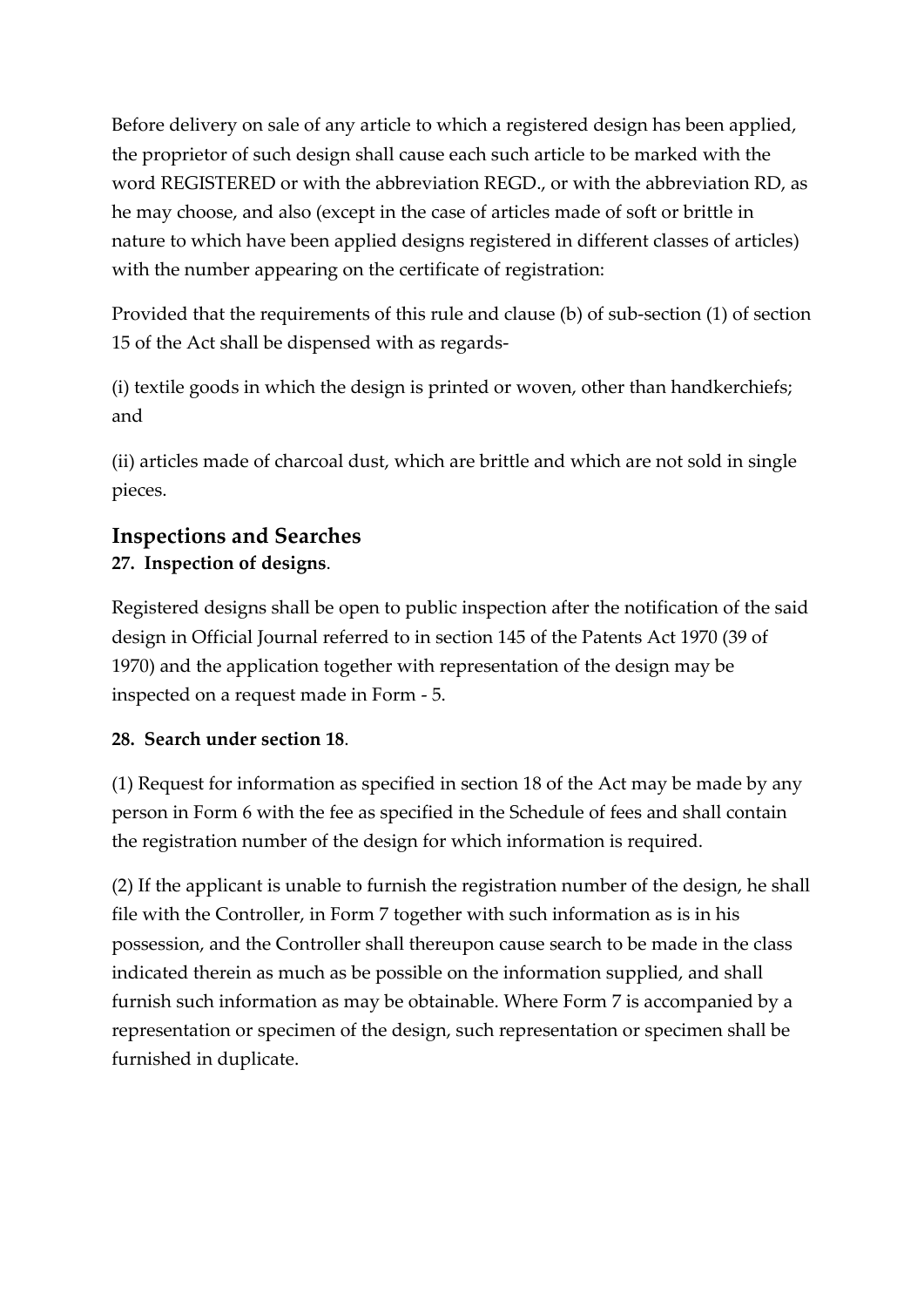# **Cancellation**

# **29. Cancellation of registration of designs under section 19.**

(1) A petition to the Controller for the cancellation of the registration of a design shall be made in duplicate in Form - 8 and shall be accompanied by a statement and evidence in duplicate setting out the nature of the applicant's interest and the facts upon which he bases his application.

(2) If the petition for the cancellation of the registration of a design is made by person who is not the registered proprietor, a copy of the petition along with the statement and evidence shall be transmitted by the Controller to the registered proprietor.

(3) If the registered proprietor intends to oppose the application he shall within a time to be specified by the Controller, file at the office a counter statement and evidence setting out the grounds on which he intends to oppose the application and shall, within the same time, deliver to the applicant a copy thereof simultaneously.

(4) The applicant may, after delivery to him of the copy of the registered proprietor's counter- statement and evidence leave at the office, evidence by way of affidavits in support of his case and shall also deliver to the registered proprietor a copy thereof simultaneously.

(5) *Omitted by the Designs (Amendment) Rules, 2008.*

(6) *Omitted by the Designs (Amendment) Rules, 2008.*

(7) No further statement of evidence shall be left by either party except by leave of or on requisition by the Controller.

(8) Where a document is in a language other than English and is referred to in any statement or evidence filed in connection with an petition under section 19 or opposition thereto, an attested translation thereof in English shall be furnished in duplicate.

9) The time allowed for filling the counter-statement or for leaving reply evidence shall ordinarily be one month which may be extended only by a special order of the Controller given on a petition with the fee specified in the first schedule made by party seeking extension of time:

Provided that the extension so granted shall in no case exceed three months in aggregate.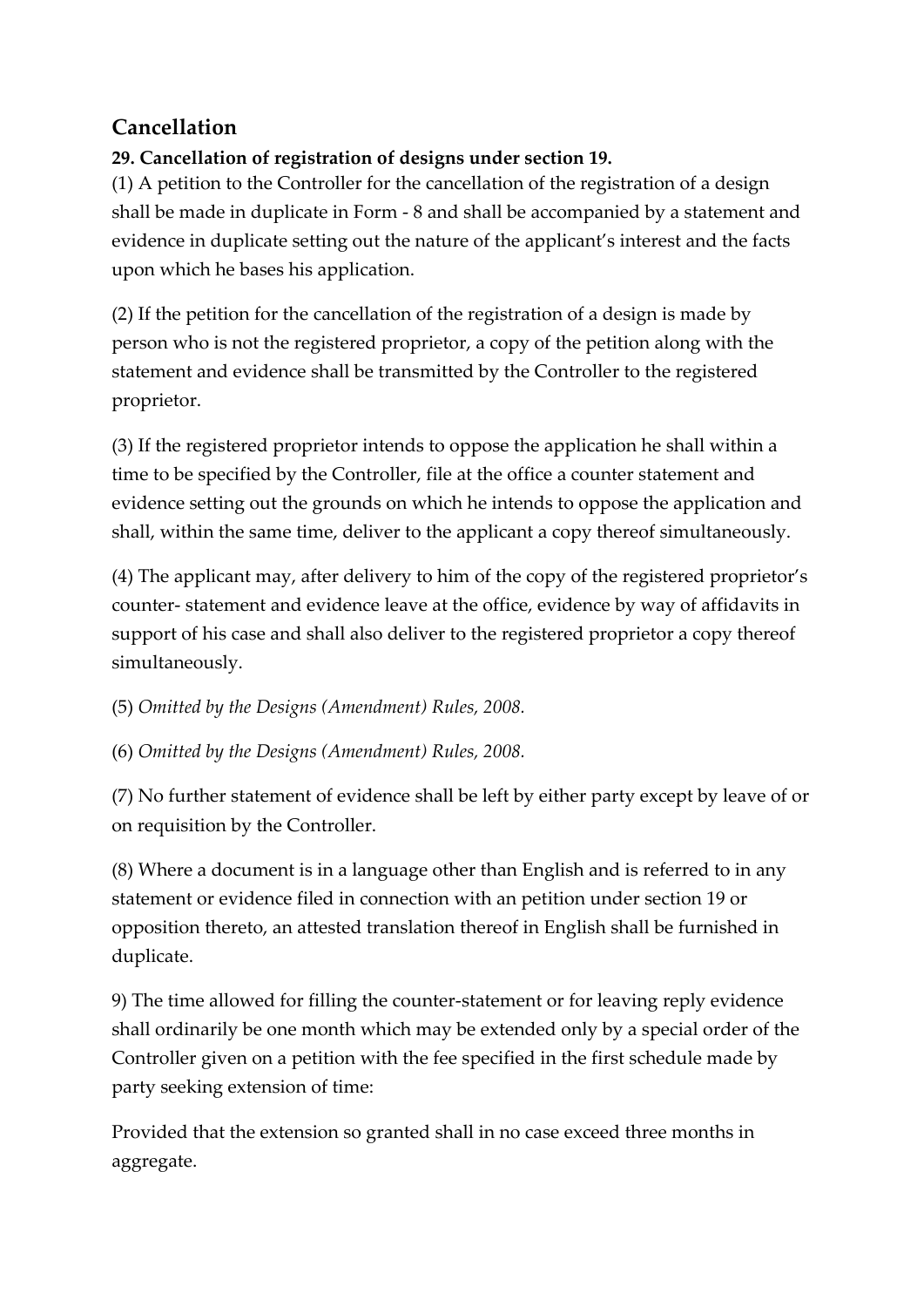(10) On completion of the filing of the statement and the evidence referred to subrules (1) to (8) or at such other time as he may decide, the Controller shall appoint a hearing of the petition for cancellation and shall give the parties not less than ten days' notice of such hearing.

(11) If either party desires to be heard, he shall give to the Controller a notice in Form 20 of his intention to attend the hearing.

(12) If, at the hearing, either party intends to refer to any publication, he shall give to the Controller and to the other party not less than five days' notice of such intention, together with the details of the publication to which he intends to refer. (13) After hearing the party or parties desirous of being heard or without a hearing, if neither party desires to be heard or attends the hearing, the Controller shall decide on the petition and the opposition, if any, and notify his decision to the parties.

# **GENERAL**

### **Register of Designs**

### **30. Registering designs.**

(1) When a design is accepted, there shall be entered in the Register of Design, in addition to the particulars required by the Act, the number of the design, the class in which it is registered, the date of filling the application for registration in this country, the reciprocity date, if any, claim for the registration, and such other matters as would effect the validity or proprietorship of the design.

(2) When such Register of Design is maintained wholly or partly on computer under floppies or diskettes, such computer floppies or diskettes shall be maintained under superintendence and control of Controller and in case of any dispute or doubt with regard to information of designs, the information as contained in the backup file or master file shall be final.

(3) Where the accepted design is one in respect of which a reciprocity date has been allowed, the registration, the extension or the expiration of the copyright in the said design shall be reckoned from such reciprocity date.

#### **31. Alteration of address.**

A proprietor of a registered design may make a request in Form 22 to the Controller for alteration of his name, or address, or addresses for service, in the Register of Design. The Controller may require such proof of alteration so requested as he may think fit before acting on the request and on satisfaction, the Controller shall cause the Register to be altered accordingly.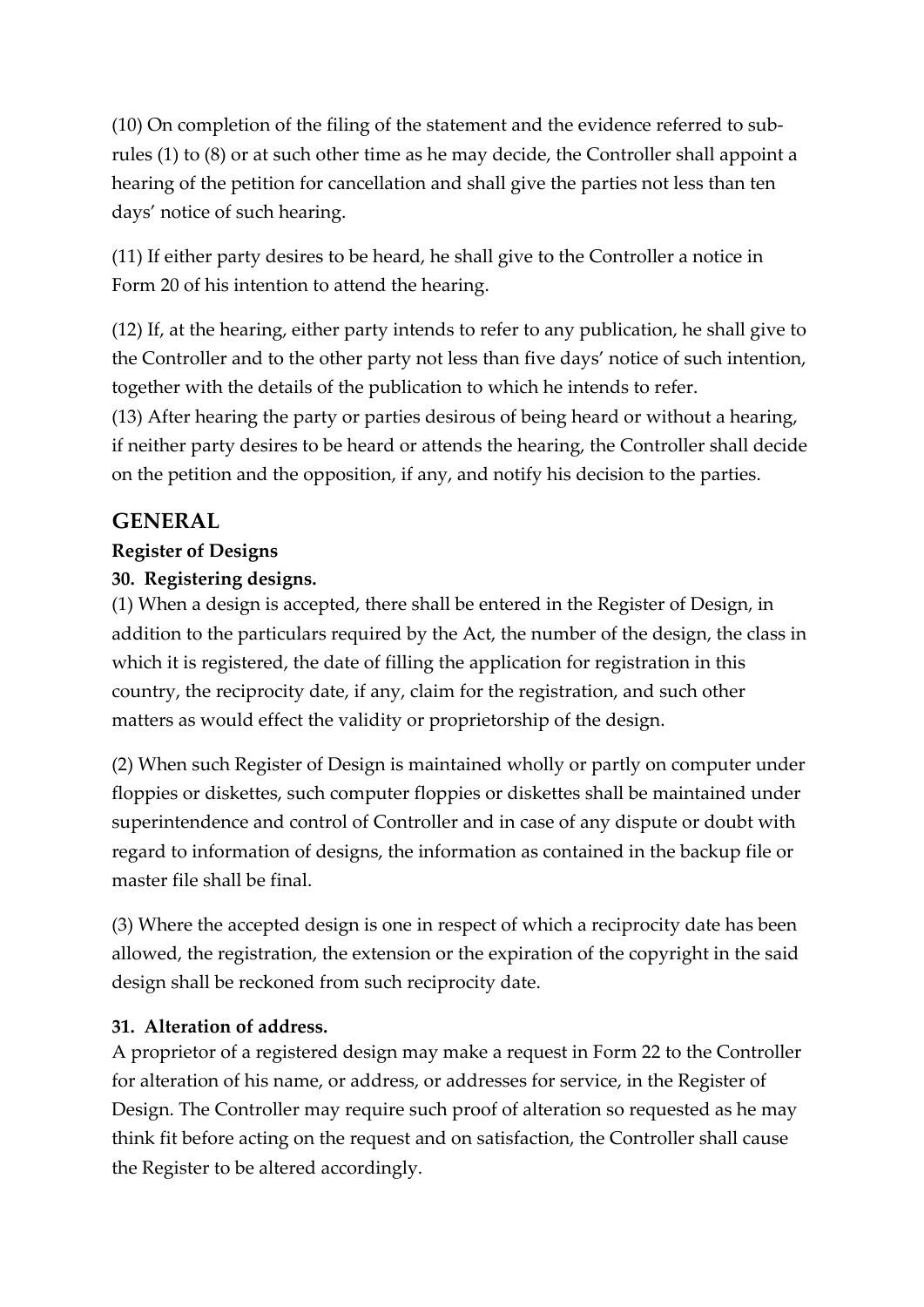### **32. Registration of documents under sub-section (3) of section 30.**

An application referred to in sub- section (3) of section 30 shall be made in Form- 10.

### **33. Application for entry of subsequent proprietorship.**

An application referred to in sub-section (1) or (2) of the section 30 shall be made to the Controller in Form 11 or 12 or 13 as the case may be.

### **34. Particulars in applications.**

An application under rule 33 shall contain the name, address and nationality of the person claiming to be entitled, together with full particulars of the instrument, if any, under which he claims.

### **35. Production of documents of title and other proof.**

Every assignment, and every other document containing, giving effect to or being evidence of the transmission of copyright in a registered design or affecting the proprietorship thereof or creating an interest therein as claimed in application under rule 33 shall unless the Controller otherwise directs, be presented to him either in original, or notarially certified true copy together with the application and he may call for such other proof of title or written consent as he may require for his satisfaction:

Provided that in the case of a document which is a public document, an official or certified copy thereof may be presented.

#### **36. Form of entry.**

The entry to be made in the Register on request under rule 34 shall be in the following form :-

"In pursuance of an application received on the […………………………………………………………] Registered as Proprietors Licensees Mortgagees etc. By virtue of **Assignment Licence Mortgage deed** etc. Dated\_\_\_\_\_\_\_\_\_\_\_\_\_\_\_\_\_\_\_\_\_\_ and made between\_\_\_\_\_\_\_\_\_\_\_\_\_\_\_\_\_\_\_\_\_\_\_\_\_\_\_ of the one part and\_\_\_\_\_\_\_\_\_\_\_\_\_\_\_\_\_\_\_\_\_\_\_\_\_\_\_\_\_\_\_\_\_ of the other part.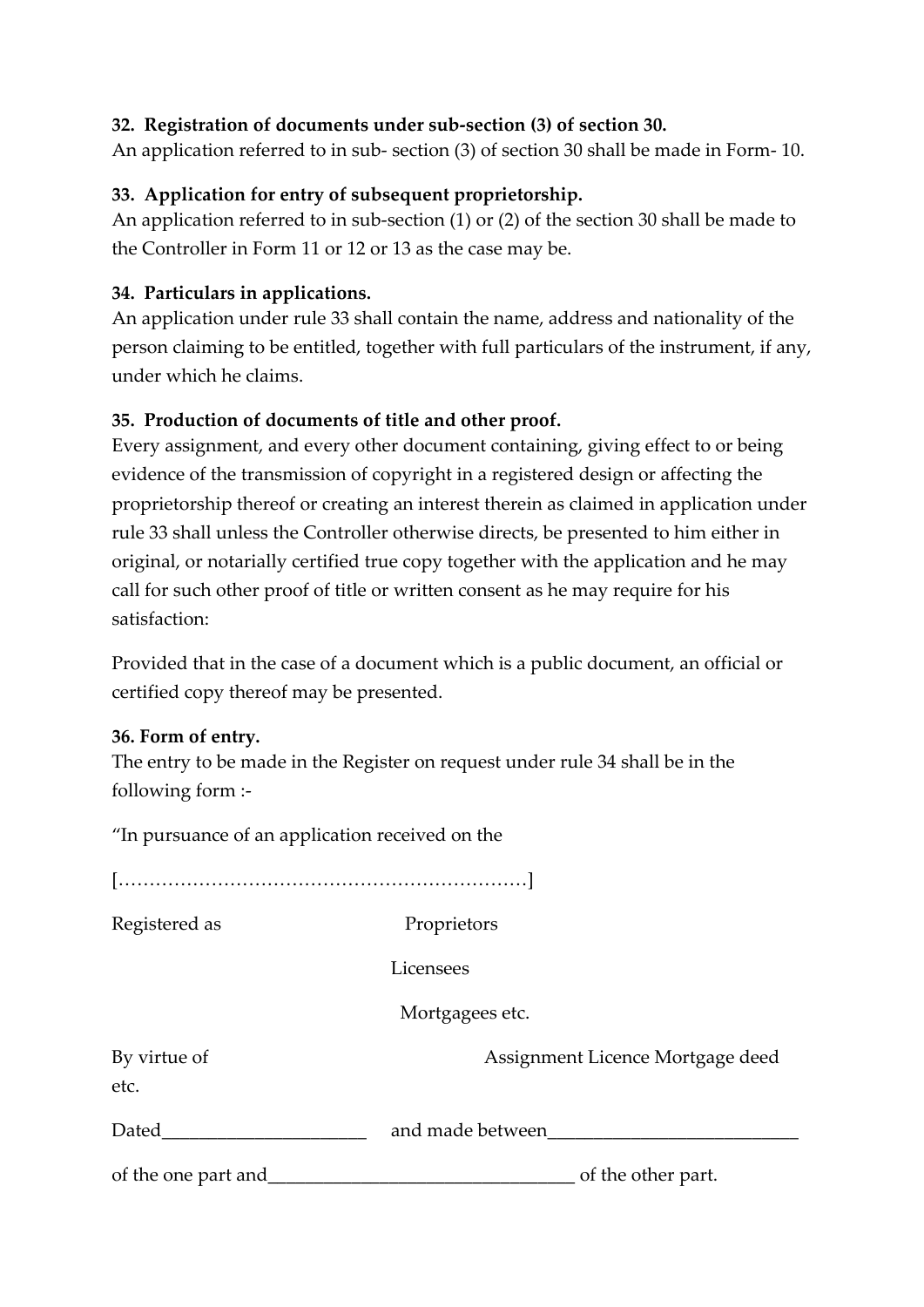### **37. Entry of notification of documents.**

An application for entry in the Register of Design of notification of any document (not already provided for), purporting to affect the proprietorship of a registered design, shall be accompanied by an attested copy of the document, the accuracy of such copy being certified as the Controller may direct, and the original or notarially certified true copy of the document shall at the same time be produced and left at the Office if required for further verification.

### **38. Hours of inspection of Register.**

The Register of Designs shall be open to the inspection of the public at all times on which the Office is open to the public, except at times when they are required for actual official use.

### **39. Rectification of Register.**

If an application is made for the rectification of the Register of Design under section 31 of the Act, the Controller shall notify all persons whose names, at the time of the application are entered on the Register as claiming an interest in the design, and shall advertise the application in the Official Journal referred to in section 145 of the Patents Act 1970 (39 of 1970).

### **40. Opposition to rectification.**

(1) Notice of opposition to any rectification of the Register of Design may be given within three months of the advertisement of the application for rectification.

(2) The opponent shall, within fourteen days of giving notice of opposition, leave at the office his written statement and evidence in duplicate setting out the nature of his interest, the facts upon which he bases his opposition and the relief, which he seeks.

(3) The Controller shall furnish the applicant with a copy each of the notice of opposition and the written statement and evidence.

(4) The procedure specified in sub-rules (3) to (11) for rule 29 relating to leaving evidence and hearing shall, so far as may be, apply to the hearing of the application under section 31 as they apply to the hearing of a petition under section 19.

# **CERTIFICATES**

### **41. Certified copies of documents.**

Certified copies of an entry in the Register of Design or certified copies of, or extracts from disclaimers, affidavits, declarations and other public documents in the Office,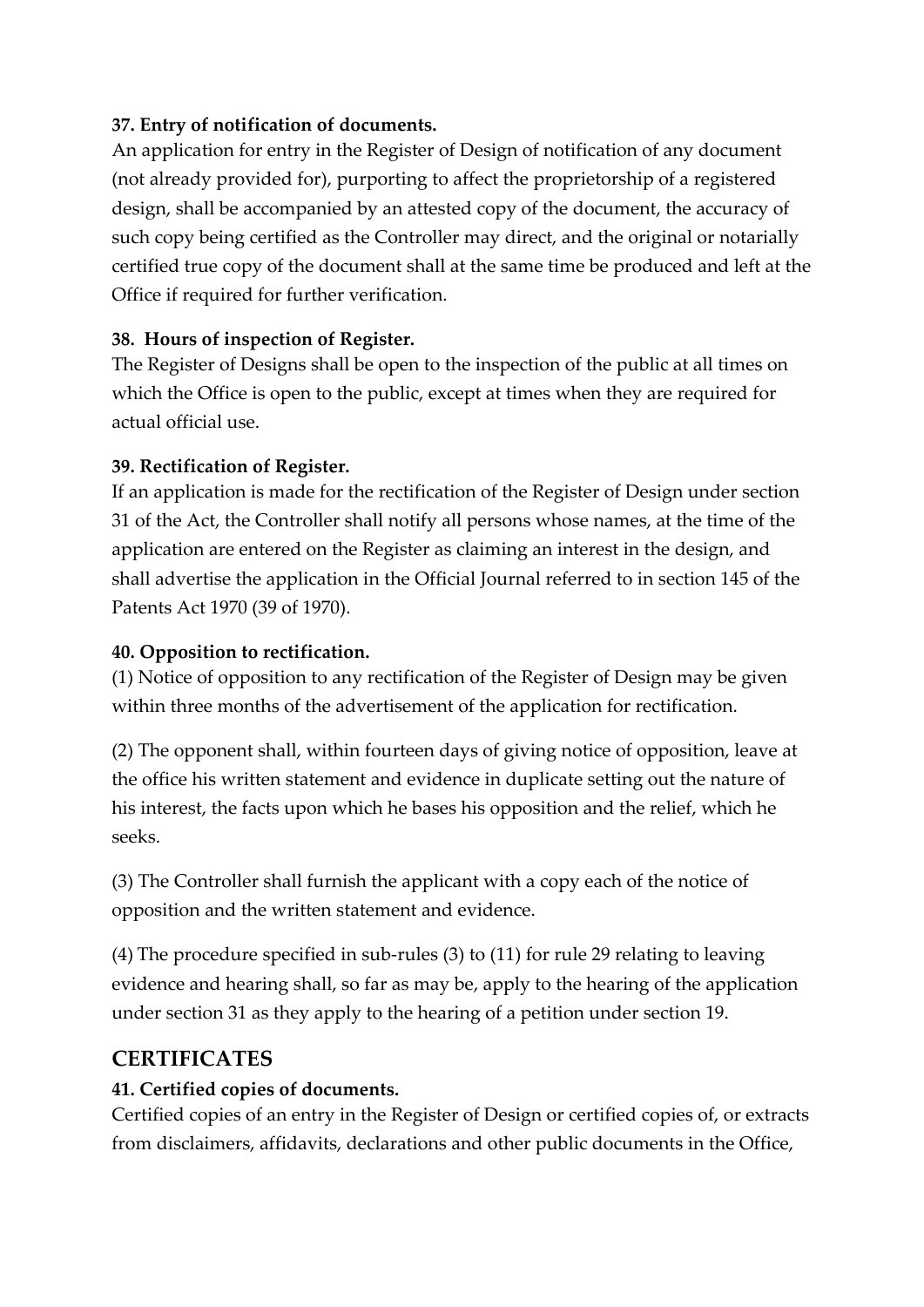or from Register and other records, shall be furnished by the Controller on payment of the prescribed fee.

### **42. Form etc. of affidavits.**

(1) The affidavits required by the Act and these rules, or used in any proceedings thereunder, shall be headed in the matter or matters to which they relate, shall be drawn up in the first person, and shall be divided into paragraphs consecutively numbered; and each paragraph shall, as far as possible, be confined to one subject. Every affidavit shall state the description and true place of abode of the person making the same, shall bear the name and address of the person leaving it and shall state on whose behalf it is left.

(2) Affidavits shall be confined to such facts as the deponent is able of his own knowledge to prove, except on interlocutory applications, on which statements of his belief may be admitted, provided that the grounds thereof are stated.

(3) Affidavits shall be sworn to as follows :-

(a) In India, before any court or person having by law authority to receive evidence, or before any officer empowered by such court or person as aforesaid to administer oaths or to take affidavits;

(b) In any country or place outside India, – before a diplomatic or consular office, within the meaning of the Diplomatic and Consular Officers (Oaths and Fees) Act, 1948 (41 of 1948) in such country of place or before a notary of the country or place, recognized by the Central Government under section 14 of the Notaries Act, 1952 (53 of 1952), or before a judge or magistrate of the country of place.

(4) The person before whom an affidavit is sworn shall state the date on which and the place where the same is sworn to and shall affix thereto his seal, if any, or the seal of the court if the affidavit is sworn to before the court or an officer empowered by that court and signed his name and state his designation and address at the end thereof.

(5) Any affidavit purporting to have affixed, impressed or subscribed thereto or thereon the seal or signature of any person authorized under sub-rule (3), in testimony of the affidavit having been sworn to before him, may be admitted by the Controller without proof the genuineness of the seal or signature, or of the official position of that person.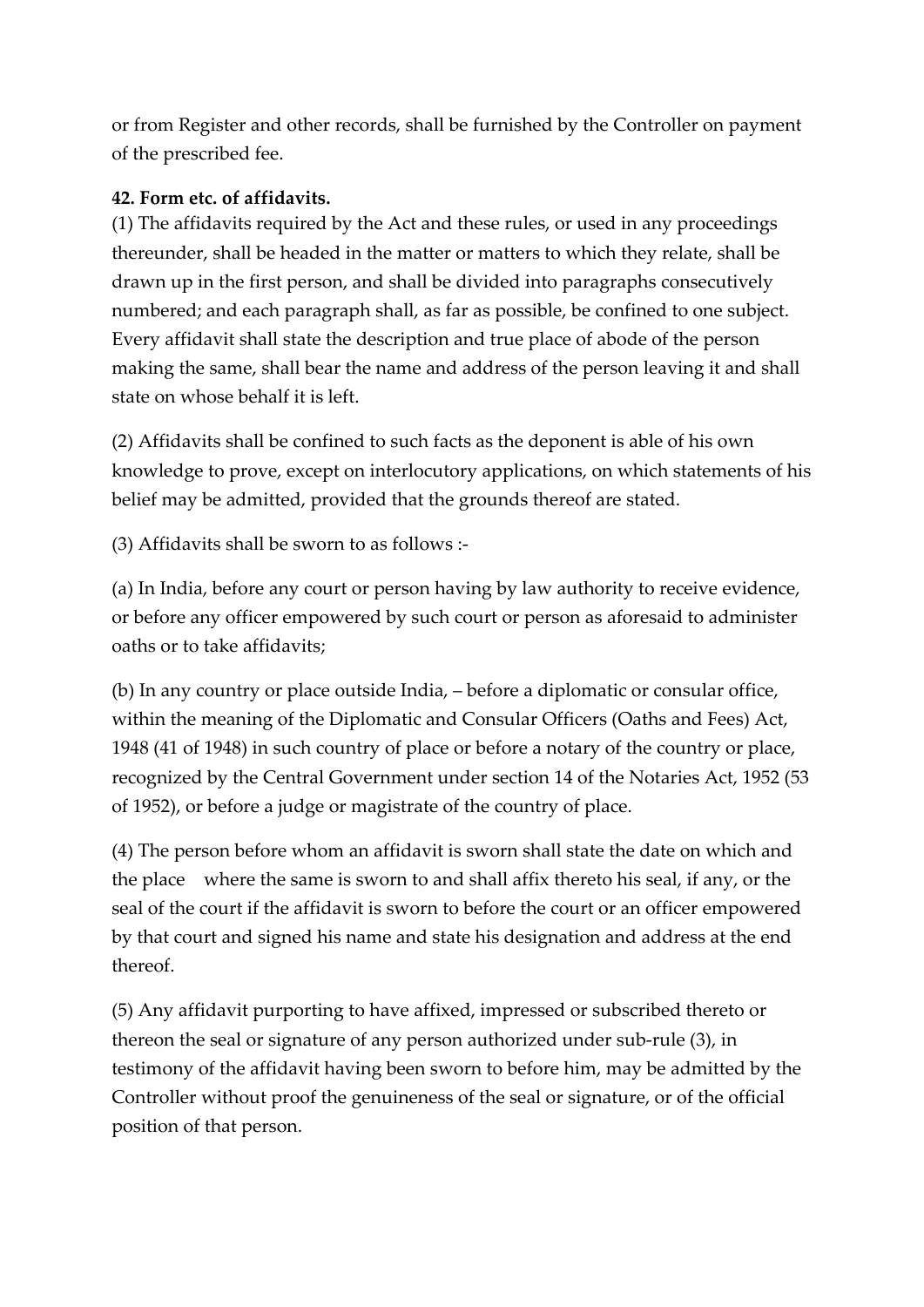(6) Alterations and interlineations shall, before an affidavit is sworn to or affirmed be authenticated by the initials of the person before whom the affidavit is sworn to.

(7) Where the deponent is illiterate, blind or unacquainted with the language in which the affidavit is written, a certificate by the person before whom the affidavit is sworn to, the effect that the affidavit was read, translated or explained in his presence to the deponent, and the deponent seemed perfectly to understand it and has signed the affidavit or affixed his mark in his presence, shall be attached at the end of the affidavit.

(8) Every affidavit filed before the Controller in connection with any proceeding under the Act or these rules shall be duly stamped under the provision of any law for that time being in force.

# **AWARD OF COST BY CONTROLLER**

### **43. Scale of Costs.**

In all proceedings before the Controller, the Controller may, save as otherwise expressly provided by the Act or these rules, award such costs as he considers reasonable, having regard to all circumstances of the case provided that the amount of costs awarded in respect of any matters set forth in the Fourth Schedule to these rules shall not exceed the amount therein specified.

# **MISCELLANEOUS POWERS OF CONTROLLER**

# **44. Exercise of discretionary power of Controller, miscellaneous power of Controller.**

The time within which a person entitled under section 33 of the Act, to an opportunity of being heard shall exercise his option of requiring to be heard shall be one month from the date of a notice which the Controller shall give to such person or his agent before determining the matter with reference to which such person is entitled to be heard. If within that month such person or his agent requires to be heard, the Controller shall appoint a date for the hearing and shall give ten days notice thereof:

Provided that if the giving of ten day's notice would cause an application for the registration of design to be deemed to have been abandoned before the hearing, the Controller may curtail the period of notice.